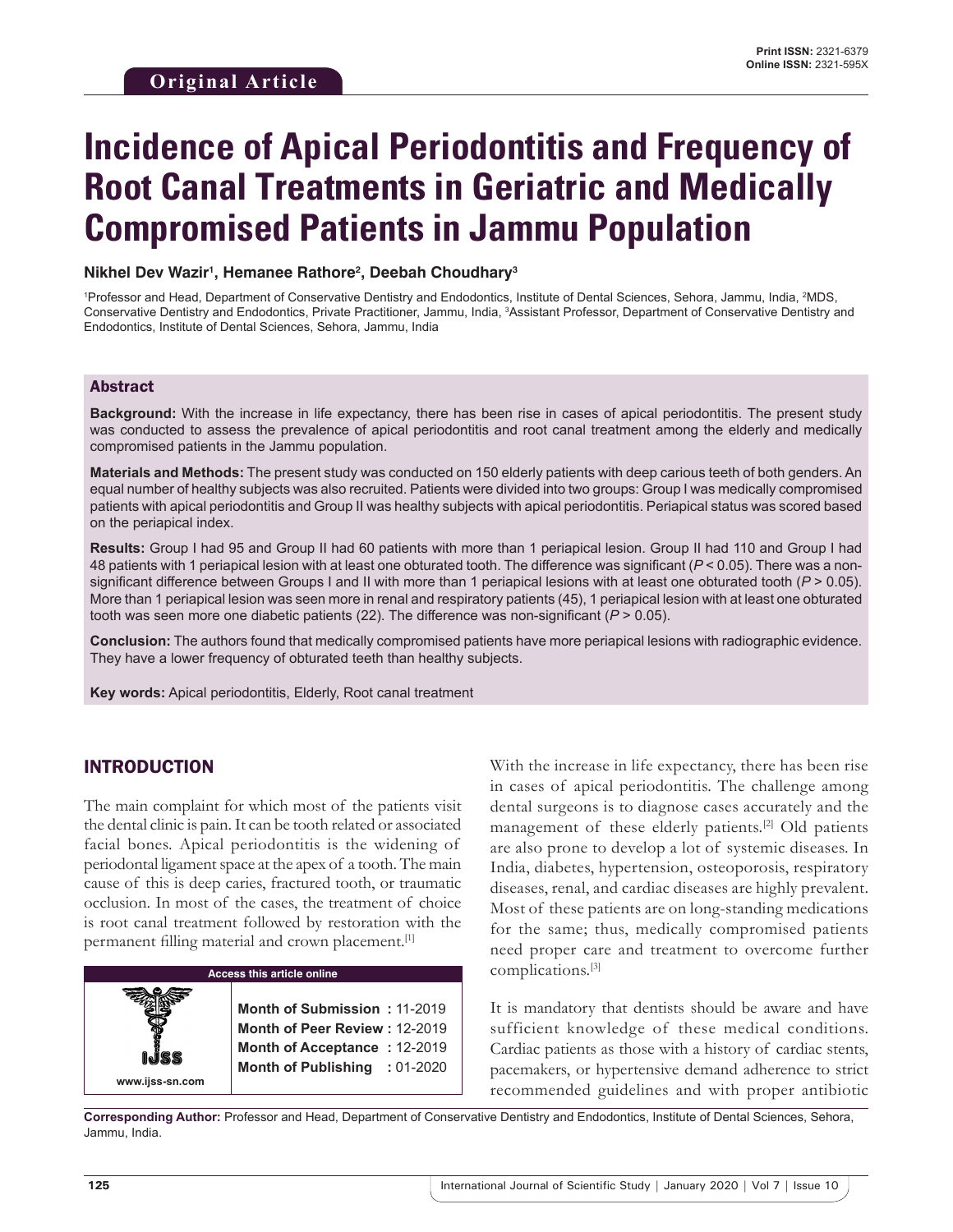prophylaxis. The use of plain local anesthesia (without adrenaline) is advisable.<sup>[4]</sup>

Poorly controlled diabetics should be advised to consult the physician first and report only after controlling their glycemic level. Root canal treatment should be started after obtaining consent from their physician.[5] The present study was conducted to assess the prevalence of apical periodontitis and root canal treatment among the elderly and medically compromised patients.

## MATERIALS AND METHODS

The present study was conducted in the Department of Conservative Dentistry and Endodontics, Institute of Dental Sciences, Sehora, Jammu, India.

It comprised 150 elderly patients of the Jammu region with deep carious teeth of both genders. An equal number of healthy subjects was also recruited. The purpose of the study was explained to all of them, and their written consent was obtained. Ethical approval from the concerned department was taken beforehand.

Demographic particulars such as name, age, gender, and occupation were recorded in case history pro forma. Patients were divided into two groups: Group I was medically compromised patients with apical periodontitis and Group II was healthy subjects with apical periodontitis. A through oral examination was performed by single dental surgeon. Digital intraoral radiographs were taken. Periapical status was scored based on the periapical index (PAI). Each of the roots was categorized as normal periapical structure, small changes in bone structure, changes in bone structure with some mineral loss, periodontitis with the well-defined radiolucent area, and severe periodontitis with exacerbating features. A score >2 (PAI≥3) was considered to be a sign of periapical pathology. Teeth were categorized as obturated teeth if the root canals are filled. Results thus obtained were subjected to statistical analysis. *P* <0.05 was considered significant.

## RESULTS

Table 1 and Graph 1 show that Group I comprised eight males and 70 females and Group II had 85 males and 65 females.

Table 2 shows that Group I had 95 and Group II had 60 patients with more than 1 periapical lesion. Group II had 110 and Group I had 48 patients with 1 periapical lesion with at least one obturated tooth. The difference was significant (*P* < 0.05). There was a non-significant difference between

| <b>Table 1: Distribution of patients</b> |                                                    |    |  |  |  |
|------------------------------------------|----------------------------------------------------|----|--|--|--|
| <b>Groups</b>                            | Group I (medically compromised) Group II (healthy) |    |  |  |  |
| Male                                     | 80                                                 | 85 |  |  |  |
| Female                                   | 70                                                 | 65 |  |  |  |

| Table 2: Distribution of AP and obturated teeth |                                                                  |                 |         |  |  |  |  |
|-------------------------------------------------|------------------------------------------------------------------|-----------------|---------|--|--|--|--|
| <b>Variables</b>                                | Group I                                                          | <b>Group II</b> | P-value |  |  |  |  |
| More than 1 periapical lesion                   |                                                                  |                 |         |  |  |  |  |
| Present                                         | 95                                                               | 60              | 0 Q1    |  |  |  |  |
| Absent                                          | 55                                                               | 90              |         |  |  |  |  |
|                                                 | One Periapical lesion with at least one obturated tooth          |                 |         |  |  |  |  |
| Present                                         | 48                                                               | 110             | 0 Q1    |  |  |  |  |
| Absent                                          | 102                                                              | 40              |         |  |  |  |  |
|                                                 | More than 1 periapical lesions with at least one obturated tooth |                 |         |  |  |  |  |
| Present                                         | 82                                                               | 85              | 0.91    |  |  |  |  |
| Absent                                          | 68                                                               | 65              |         |  |  |  |  |



**Graph 1: Distribution of patients**

Groups I and II with more than 1 periapical lesions with at least one obturated tooth  $(P > 0.05)$ .

Table 3 and Graph 2 show that more than 1 periapical lesion was seen more in renal and respiratory patients (45), 1 periapical lesion with at least one obturated tooth was seen more I diabetic patients (22). The difference was non-significant  $(P > 0.05)$ .

## **DISCUSSION**

Endodontic treatment is the best-preferred option for an infected and painful tooth. The foremost option is to preserve the tooth rather than extraction. Endodontic treatment is a sensible procedure of removing the infected dental pulp and periradicular exudates using proper instruments and biocompatible agents in addition to medicaments to preserve the tooth.[6] The dentist should be well versed with the use of various dental products such as dentifrices, alginate, cotton rolls, airotors, local anesthesia, especially in elderly, and medically compromised patients. Elderly people have poor health and medically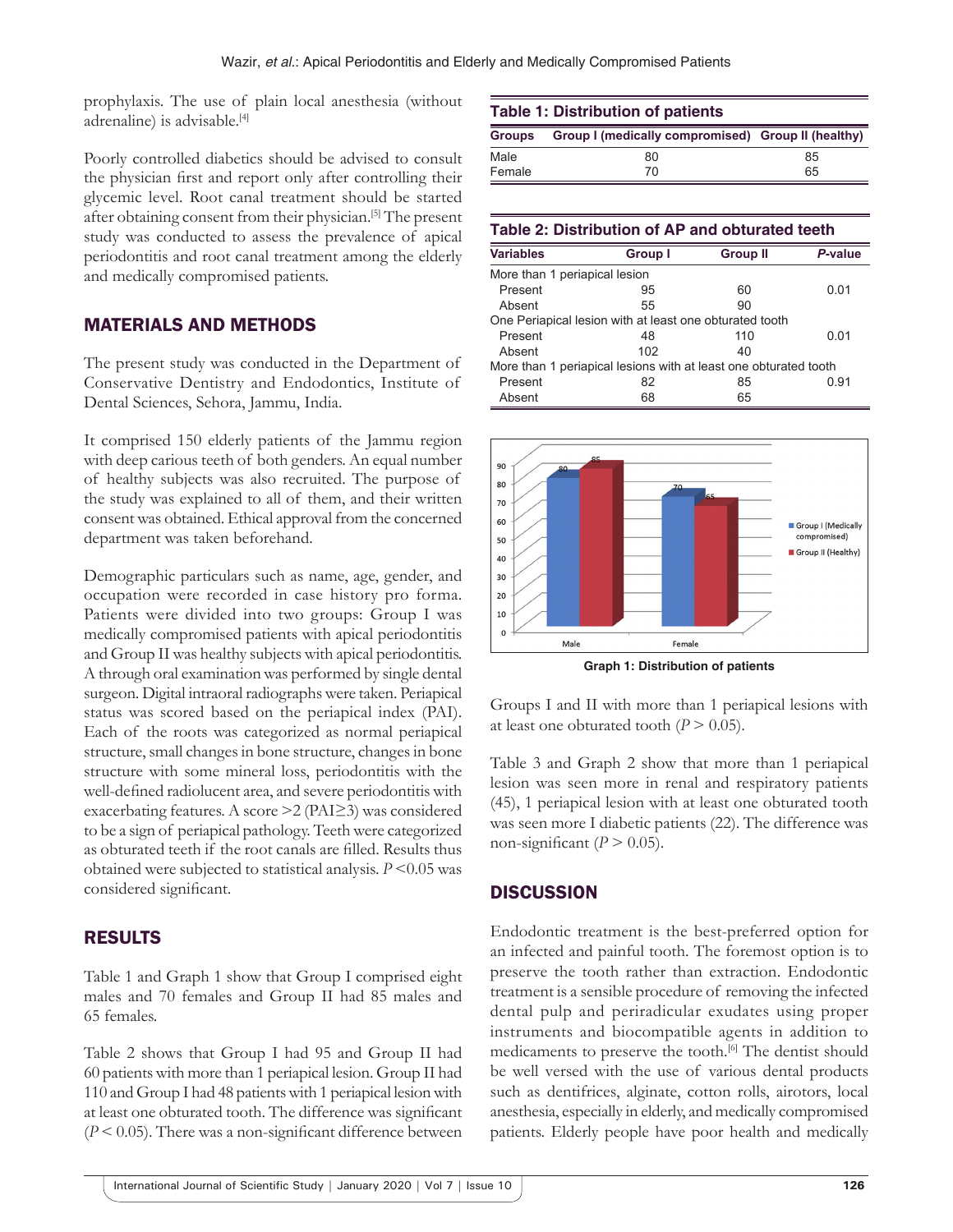| Table 3: Distribution based on systemic conditions |                                  |                                                          |                                                                     |         |  |  |  |
|----------------------------------------------------|----------------------------------|----------------------------------------------------------|---------------------------------------------------------------------|---------|--|--|--|
| <b>Medical condition</b>                           | More than 1<br>periapical lesion | 1 Periapical lesion with at<br>least one obturated tooth | More than 1 periapical lesions with<br>at least one obturated tooth | P-value |  |  |  |
| Diabetes mellitus                                  | 30                               | 22                                                       | 27                                                                  | 79      |  |  |  |
| Cardiac patients                                   | 20                               |                                                          | 15                                                                  | 47      |  |  |  |
| Renal and respiratory patients                     | 45                               | 14                                                       | 40                                                                  | 99      |  |  |  |
| Total                                              | 95                               | 48                                                       | 82                                                                  |         |  |  |  |



**Graph 2: Distribution based on systemic conditions**

compromised patients such as cardiac, for example, hypertension, congestive cardiac failure, and cardiac stents patients, renal such as those on dialysis or renal failure patients, respiratory such as bronchial asthma, bronchiolitis, and chronic obstructive pulmonary disease, and endocrine such as diabetes mellitus are challenge for dentists.<sup>[7]</sup>

Age is considered a risk factor for a large number of diseases, injuries, hospitalization, length of hospitalization, and adverse drug reactions. Moreover, aging can influence nearly all parts of the body.[8] The effects of aging on major organ systems can be summarized as follows: (1) Changes in structure, function, metabolism, and blood flow in the aging brain, which may cause cognitive impairments, most frequently episodic memory changes, as well as an increased risk of hallucination in acute cases. Root canal treatment is a multistep procedure which requires the use of airotar, where there is excessive aerosol production.[9] The present study was conducted to assess the prevalence of apical periodontitis and root canal treatment among elderly and medically compromised patients.

In the present study, Group I comprised 80 males and 70 females and Group II had 85 males and 65 females. Sharma et al.<sup>[10]</sup> conducted a study on 100 subjects to record the prevalence of apical periodontitis among elderly and medically compromised patients. They were divided into two

groups of 50 subjects each with 25 males and 25 females in each group. Group I was medically compromised and Group II was healthy patients. There was a highly significant relationship between the presence of more than 1 periapical lesions and medically compromised subjects. There was more number of subjects in the control group having 1 periapical lesion with at least one obturated tooth.

We found that 79 diabetic, 47 cardiac, and 99 renal and respiratory patients had apical periodontitis. Group I had 95 and Group II had 60 patients with more than 1 periapical lesion. Group II had 110 and Group I had 48 patients with 1 periapical lesion with at least one obturated tooth. The difference was significant  $(P < 0.05)$ . There was non-significant difference between Groups I and II with more than 1 periapical lesions with at least one obturated tooth  $(P > 0.05)$ .

In asthmatic patients, if a patient suddenly shows that the symptoms of acute asthmatic attack, maintain the airway open and deliver agonists with inhaler or nebulizer, and provide oxygen supply through face mask nasal hood or cannula. A care should be taken to limit the long procedures.[11]

We observed that more than 1 periapical lesion was seen more in renal and respiratory patients (45), 1 periapical lesion with at least one obturated tooth was seen more one